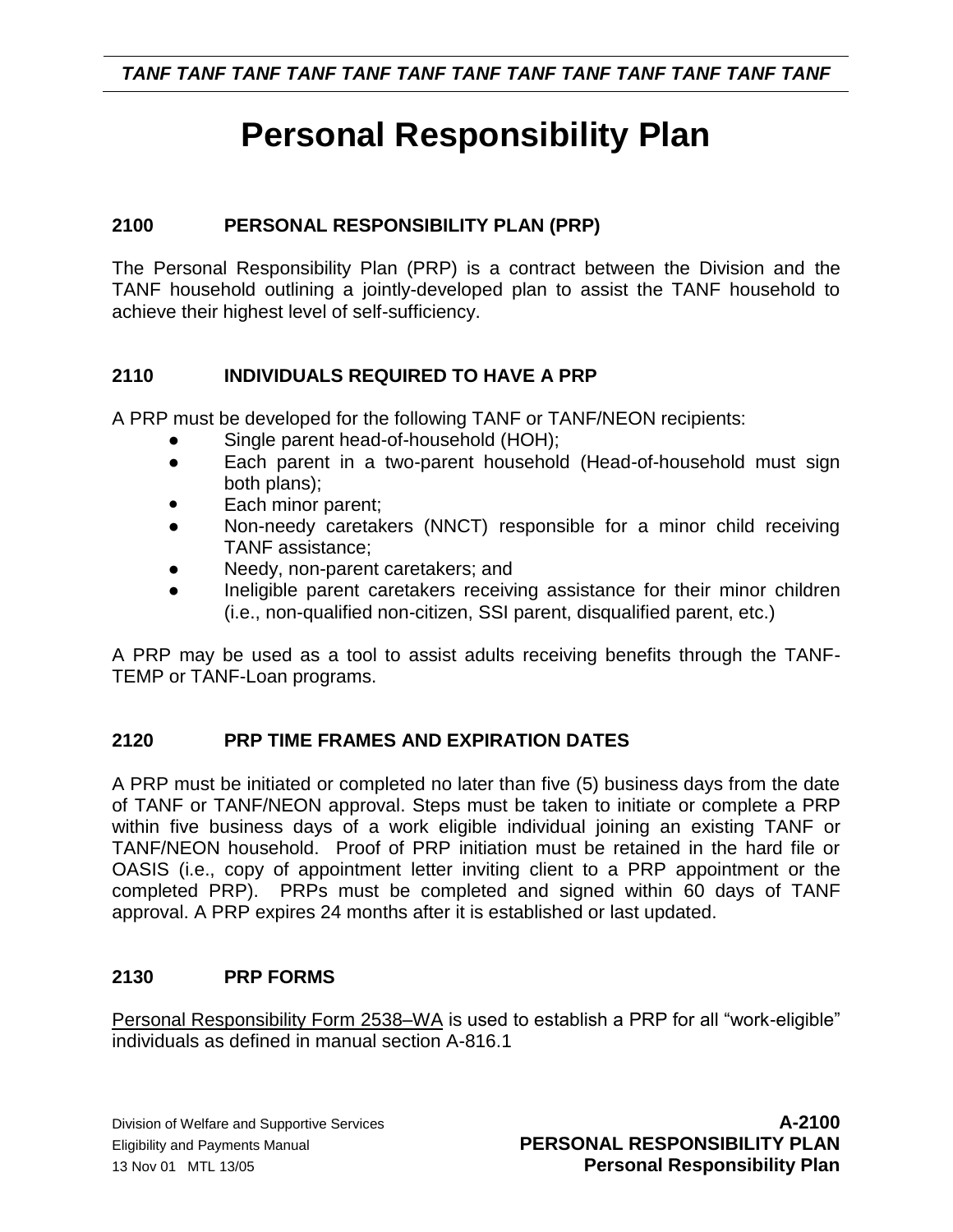# *TANF TANF TANF TANF TANF TANF TANF TANF TANF TANF TANF TANF TANF*

#### Child-Only Assessment/Personal Responsibility Form

The Child-Only Assessment/Personal Responsibility Form 2037-WA is a two (2) page form used to establish a PRP for TANF households with no "work-eligible" members.

Eligibility staff must review Form 2037-WA each time TANF eligibility is reviewed. If the PRP has not expired and there are no changes of circumstances, staff must document that the PRP was reviewed and is still current. If the PRP has expired, or will expire prior to the next scheduled TANF eligibility review, a new PRP form must be completed by eligibility staff. If a change in circumstances is found prior to TANF eligibility review, the PRP must be amended by eligibility staff within 10 days of the reported change.

## **2140 PRP DEVELOPMENT**

The PRP must be developed and personalized based on the household's unique circumstances. A participant's strengths, interests, work experience/skills, employment barriers and other issues are identified through the assessment process and serve as a foundation for the PRP.

The case manager facilitates development of the PRP in collaboration with the participant and documents the plan on Form 2538-WA. To be effective, it is crucial the participant be allowed to take ownership of the plan by having input regarding the goals, tasks and time frames being established.

At a minimum, the plan will:

- Identify the household's barriers (issues) to achieving economic independence;
- Outline the specific steps (tasks) to be taken by the participant, to achieve economic independence;
- Document the negotiated time frames by which each task will be completed;
- List how the Division plans to support the participant's efforts;
- Document the children's immunization and education status and encourage the caretaker to keep the children's immunizations current and support school attendance and academic progress;
- Address the monitoring and verification requirements for each work activity per established policy; and
- Provide specific contact information for whom the participant must contact if they are unable to fulfill responsibilities listed on the PRP.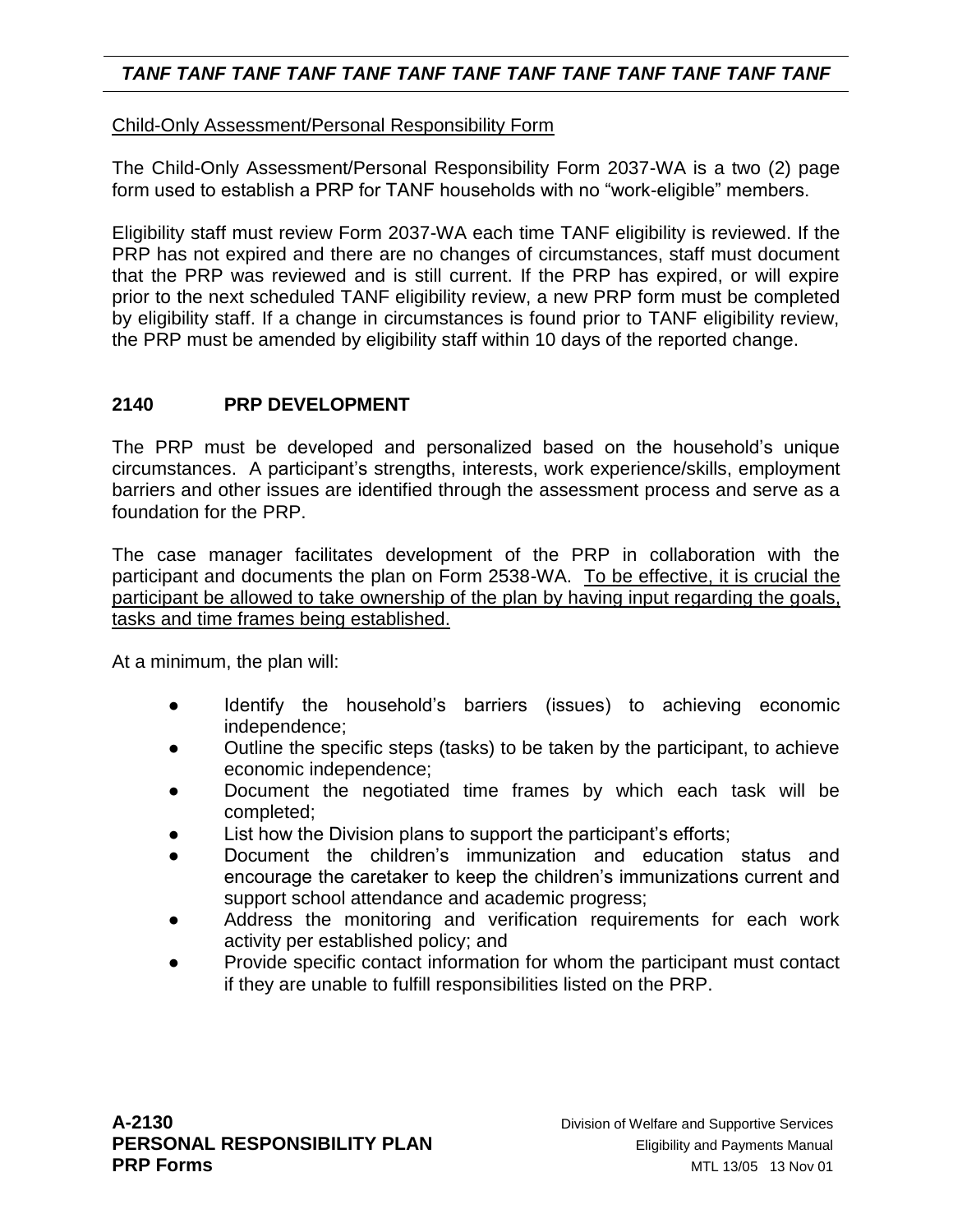# *TANF TANF TANF TANF TANF TANF TANF TANF TANF TANF TANF TANF TANF*

Participants will be held accountable for complying with the PRP, so it is important the PRP be written in a clear and concise manner. The contents must address the household's specific barriers/issues, be realistic in expectations and contain the detail necessary to support any subsequent case decision or action taken by staff.

The PRP must be signed and dated by the case manager and the participant for whom the plan was developed. The TANF head-of-household is responsible for ensuring all household members comply with the requirements of their PRPs and must sign the PRPs developed for other members of their household.

EXCEPTION: PRPs for the victims of domestic violence are confidential and their contents are not disclosed to other members of the household. The head-of-household is not required to sign the PRP if it would violate this policy.

The signed PRP is retained in the case file and a copy provided to the household.

# **2150 SPECIAL PRP REQUIREMENTS FOR MINOR PARENTS**

In addition to the requirements outlined in manual section A-2140, the PRP for a TANF household containing an unmarried minor parent must include:

- A statement that the head-of-household will ensure the unmarried minor parent attends training to learn the necessary skills to care for a child;
- A statement encouraging the head-of-household to ensure the unmarried minor parent participates in a program providing mentors to assist the minor parent with their education, self-sufficiency goals, life skills, money management, nutritional education, conflict resolution training, interpersonal relationship counseling and job seeking goals. Any incentives granted to encourage school participation must be related to the PRP developed with the minor parent; and
- A statement addressing the minor parent's expected level of school attendance or a plan for returning to a regular or alternative school.

## **2160 RENEGOTIATION AND AMENDMENT OF THE PERSONAL RESPONSIBILITY PLAN (PRP)**

Renegotiate and amend the PRP when the participant is demonstrating effort and: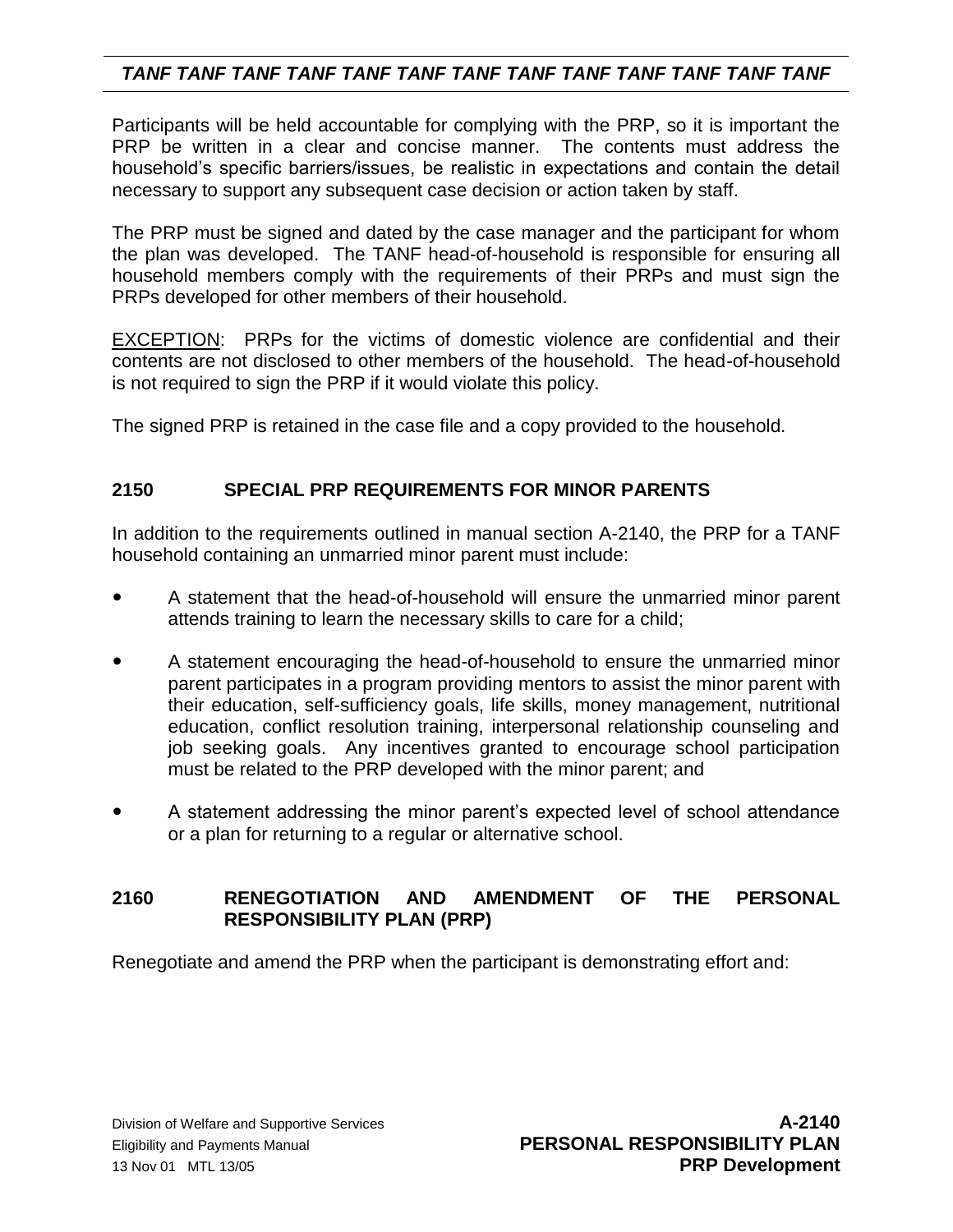- Completes the tasks outlined on the prior PRP and the next steps toward self-sufficiency need to be established;
- Additional employment barriers/issues are identified;
- The planned work activities change;
- The participant becomes employed, changes employers, ceases to be employed;
- An individualized training contract is being established;
- Monitoring and verification requirements of work activities must be updated;
- The household's circumstances change.

Amending the PRP is an ongoing case management process, which should be initiated no later than five business days after a qualifying change. Special circumstances requiring an exception to this time frame must be documented.

Staff must document the reasons a PRP is amended.

#### **2170 NON-COMPLIANCE WITH TERMS OF THE PERSONAL RESPONSIBILITY PLAN (PRP)**

#### Initial Personal Responsibility Plan

Participation in the initial development of the Personal Responsibility Plan (PRP) is an eligibility requirement.

TANF-NEON households who fail to cooperate in the development and completion of the PRP may be terminated from TANF using the NOMADS termination code T: Failure to cooperate with Work or Personal Responsibility Plan requirements, allowing for adverse action.

If the client is able to comply (establish a PRP) prior to the effective date of the case closure, assistance should be reinstated. When a client requests to reschedule their PRP appointment, they will be scheduled for the next available PRP appointment slot, if one is available prior to the closure date. If the client is unable to come into compliance prior to the date of closure (i.e., no PRP appointments are available before the effective date of closure) the household will need to reapply for assistance to regain eligibility for assistance.

#### Established Personal Responsibility Plan

Families who fail to cooperate with the terms of an established PRP or fail to attend an appointment scheduled to amend their existing PRP may be conciliated, unless they meet one of the exceptions in manual section B-933. Once the conciliation process has been initiated, the 3 month sit-out period will be imposed if the household does not comply within the conciliation period.